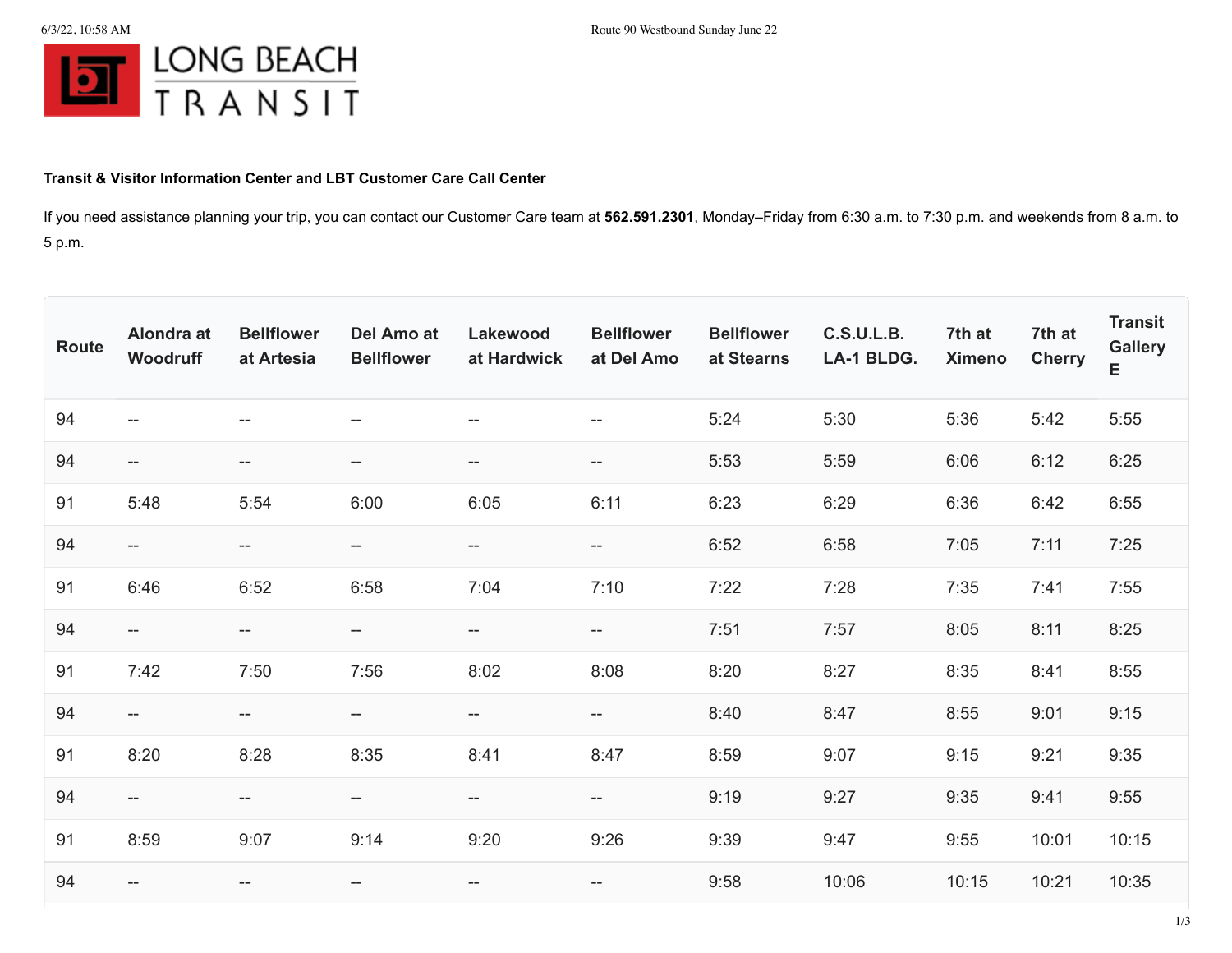6/3/22, 10:58 AM Route 90 Westbound Sunday June 22

| <b>Route</b> | Alondra at<br>Woodruff | <b>Bellflower</b><br>at Artesia    | Del Amo at<br><b>Bellflower</b> | Lakewood<br>at Hardwick  | <b>Bellflower</b><br>at Del Amo | <b>Bellflower</b><br>at Stearns | <b>C.S.U.L.B.</b><br>LA-1 BLDG. | 7th at<br><b>Ximeno</b> | 7th at<br><b>Cherry</b> | <b>Transit</b><br><b>Gallery</b><br>E. |
|--------------|------------------------|------------------------------------|---------------------------------|--------------------------|---------------------------------|---------------------------------|---------------------------------|-------------------------|-------------------------|----------------------------------------|
| 91           | 9:38                   | 9:46                               | 9:53                            | 9:59                     | 10:05                           | 10:18                           | 10:26                           | 10:35                   | 10:41                   | 10:55                                  |
| 94           | $- -$                  | $- -$                              | $--$                            | $\hspace{0.05cm} \dashv$ | $\overline{\phantom{a}}$        | 10:38                           | 10:46                           | 10:55                   | 11:01                   | 11:15                                  |
| 91           | 10:16                  | 10:25                              | 10:33                           | 10:39                    | 10:45                           | 10:58                           | 11:06                           | 11:15                   | 11:21                   | 11:35                                  |
| 94           | $--$                   | $--$                               | $--$                            | $- -$                    | $-\!$                           | 11:18                           | 11:26                           | 11:35                   | 11:41                   | 11:55                                  |
| 91           | $- -$                  | $-\!$                              | $- -$                           | 11:19                    | 11:25                           | 11:38                           | 11:46                           | 11:55                   | 12:01                   | 12:15                                  |
| 91           | 11:15                  | 11:24                              | 11:32                           | 11:38                    | 11:44                           | 11:57                           | 12:05                           | 12:14                   | 12:21                   | 12:35                                  |
| 94           | $- -$                  | $\overline{a}$                     | $--$                            | $\overline{\phantom{m}}$ | $\hspace{0.05cm} \dashv$        | 12:17                           | 12:25                           | 12:34                   | 12:41                   | 12:55                                  |
| 91           | 11:53                  | 12:02                              | 12:10                           | 12:17                    | 12:24                           | 12:37                           | 12:45                           | 12:54                   | 1:01                    | 1:15                                   |
| 94           | $- -$                  | $- -$                              | --                              | $\overline{\phantom{a}}$ | $\overline{\phantom{a}}$        | 12:57                           | 1:05                            | 1:14                    | 1:21                    | 1:35                                   |
| 91           | 12:33                  | 12:42                              | 12:50                           | 12:57                    | 1:04                            | 1:17                            | 1:25                            | 1:34                    | 1:41                    | 1:55                                   |
| 94           | $ -$                   | $\overline{a}$                     | $--$                            | $\overline{\phantom{m}}$ | $\hspace{0.05cm} \dashv$        | 1:37                            | 1:45                            | 1:54                    | 2:01                    | 2:15                                   |
| 91           | 1:13                   | 1:22                               | 1:30                            | 1:37                     | 1:44                            | 1:57                            | 2:05                            | 2:14                    | 2:21                    | 2:35                                   |
| 94           | $- -$                  | $- -$                              | $\overline{\phantom{a}}$        | $\hspace{0.05cm} \dashv$ | $-\!$                           | 2:17                            | 2:25                            | 2:34                    | 2:41                    | 2:55                                   |
| 91           | 1:53                   | 2:02                               | 2:10                            | 2:17                     | 2:24                            | 2:37                            | 2:45                            | 2:54                    | 3:01                    | 3:15                                   |
| 94           |                        |                                    |                                 |                          |                                 | 2:57                            | 3:05                            | 3:14                    | 3:21                    | 3:35                                   |
| 91           | 2:33                   | 2:42                               | 2:50                            | 2:57                     | 3:04                            | 3:17                            | 3:25                            | 3:34                    | 3:41                    | 3:55                                   |
| 94           | $- -$                  | $\hspace{0.05cm} -\hspace{0.05cm}$ | $-\!$                           | $-\!$ –                  | $-\!$                           | 3:37                            | 3:45                            | 3:54                    | 4:01                    | 4:15                                   |
| 91           | 3:12                   | 3:21                               | 3:29                            | 3:37                     | 3:44                            | 3:57                            | 4:05                            | 4:14                    | 4:21                    | 4:35                                   |